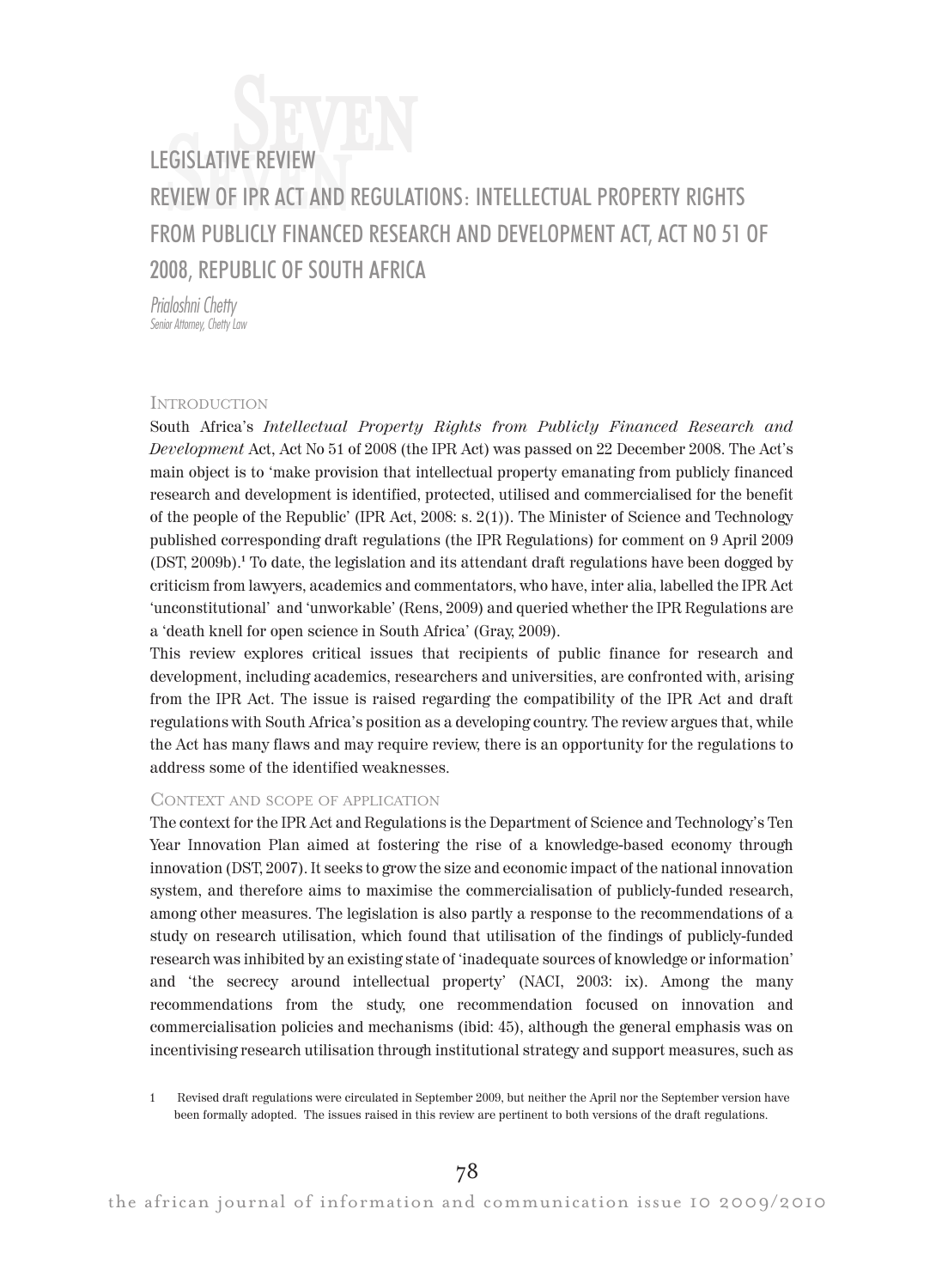encouraging formation of research networks and promoting university-industry research linkages, rather than through legislative means (ibid: 44-51).

According to the Act, 'recipients' directly impacted by the IPR Act are those persons or institutions who undertake research and development using public funding (IPR Act, 2008: s.1), including universities and statutory institutions such as the Human Sciences Research Council, Council for Scientific and Industrial Research or the Medical Research Council (MRC). The recipients are deemed to be the owners of the intellectual property (IP) arising from such research. As such, recipients are presented with significant obligations, including assessing, recording and reporting on the benefit of such research and development for society (ibid: s. 5(j)). The Act establishes the National Intellectual Property Management Office (NIPMO), responsible for protection, management and commercialisation of publicly-funded IP. Intellectual property under the Act means any 'creation of the mind capable of being protected

by law from use by any other person, in terms of South African law or foreign law, but excludes copyrighted works such as a thesis, dissertation, article, handbook or any other publication which, ..., is associated with conventional academic work' (ibid: s.1). This exclusion is important because it limits the application of the Act to the field of commercialisation.

## OWNERSHIP VS PUBLIC DOMAIN

#### DETERMINATION OF OWNERSHIP

Recipients of public funding are required to account for their decisions regarding ownership and statutory protection of the intellectual property and to notify NIPMO accordingly. Should the recipient choose to retain ownership, then she/he has two choices – either to commercialise the research or to place it in the public domain.

Should a recipient choose not to retain ownership, then NIPMO may itself elect to acquire ownership and pursue protection of such intellectual property (IPR Act: s.4). Where NIPMO elects not to do so, the recipient may offer ownership to any private entity that provided research funding or, in the case of no such funding, ownership may be offered to the intellectual property creators, meaning the scientists and post-graduate students working in the relevant research team (ibid).

According to the Act, this is to ensure that the research and development arising from public funds is utilised and commercialised for the benefit of the people of South Africa, as opposed to being held by the recipient without the possibility of application for public benefit (IPR Act: s.2).

The question arises whether the intellectual property creators should rank last, after the recipient institution, the state and other funders, or whether the creators should rank second after the institution. A further question is whether any state can claim the capacity to engage effectively with the commercialisation of knowledge, or whether institutions and creators should be encouraged to commercialise through a range of supportive mechanisms, as envisaged in the NACI recommendations and in section 9 (4) (b) and (c) of the Act respectively, 'provide incentives to recipients and their intellectual property creators' and 'provide assistance to institutions with (i) the establishment of technology transfer offices and related capacity-building'.

#### PUBLIC DOMAIN

Issues of open access to knowledge and making the research output available in the public domain are not discussed in the Act, except for the limitation on publishing (IPR Act: s. 2 (1)(f)).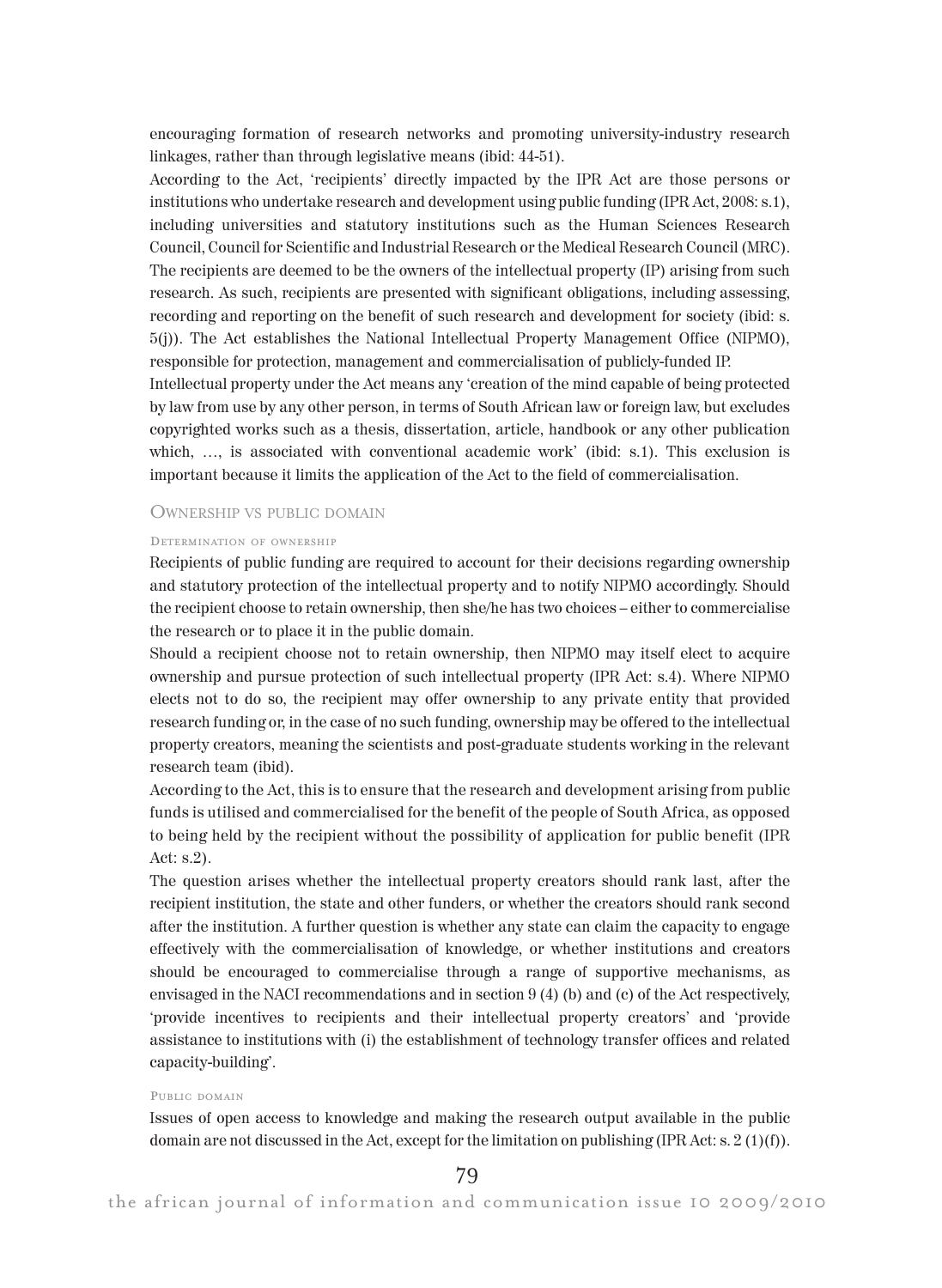The draft regulations provide some consideration of this matter. Should the recipient wish to place the research output in the public domain, prior approval must be sought from NIPMO and it must be demonstrated that the intellectual property (IP) meets certain criteria for public interest as outlined in the draft regulations (IPR Regulations: s.2 (12)-(15)). Here, NIPMO makes the final decision.

Giving an institution of government the authority to approve or disapprove such choices potentially creates a bureaucratic chasm from which ineffectual decisions may emerge. How would government officials have the relevant knowledge to make decisions across a wide range of knowledge domains, even where they may call on external expertise?

Furthermore, it imposes an undue and complex burden on academics and researchers to make the case for placing their work in the public domain – a prerogative previously enjoyed by intellectual property rights holders at will and without complexity. This point is particularly important in relation to the social sciences and humanities, and the health sciences, where research is often, by definition, public interest research, for example in the field of public health. There is an attempt to address this latter question by the creation of a royalty-free right of the state (IPR Act, s.11 (1)(e) and IPR Regulations, s.8 (3)(b)). However, the current formulation does not propose open licensing, which would create open access to IP for researchers at publicly-funded institutions.

Public domain means published work that has no copyright licensing at all and the user can use this work as they choose. On the other hand, open access uses open licensing, ie it uses the copyright system to give more freedoms than what copyright offers. This is not understood in the regulations, which make reference to open source systems (IPR Regulations, s. 2 (12)). This latter approach is usually applied to software that is developed with open source code, where the requirement is that the code must always be available for sharing.

## COMMERCIALISATION OF INTELLECTUAL PROPERTY

Commercialisation is defined in the Act as 'the process by which any intellectual property emanating from publicly funded research and development is or may be adapted or used for any purpose that may provide any benefit to society or commercial use on reasonable terms' (IPR Act 2008, s.1). Recipients are required to put in place mechanisms for protecting, developing and where applicable commercialising their IP (ibid: s.5 (1)). This includes promoting the commercialisation of the relevant intellectual property in the Republic of South Africa in the first instance, and offering preferential access to broad-based black economic empowerment (BBBEE) parties and small enterprises for the exploitation of the IP (ibid: s.11). Of interest to universities are the draft provisions for the recipient and intellectual property creators to be granted an 'irrevocable, royalty-free personal licence' for the purposes of research and teaching (IPR Regulations: s.2 (6)(8)). Furthermore, 'benefitsharing arrangements' are envisaged between recipients and intellectual property creators (IPR Act: s.10 and IPR Regulations: s.7).

The implications of the provisions of the Act (and draft regulations) are that only recipient institutions, the state, funding organisations and creators have access to the IP. This approach excludes the concept of open innovation (Chesbrough, Vanhaverbeke & West, 2006), whereby IP may be made widely available to the broad scientific/researcher community for increasing the pace of R&D, with some reasonable limitations from a public interest perspective.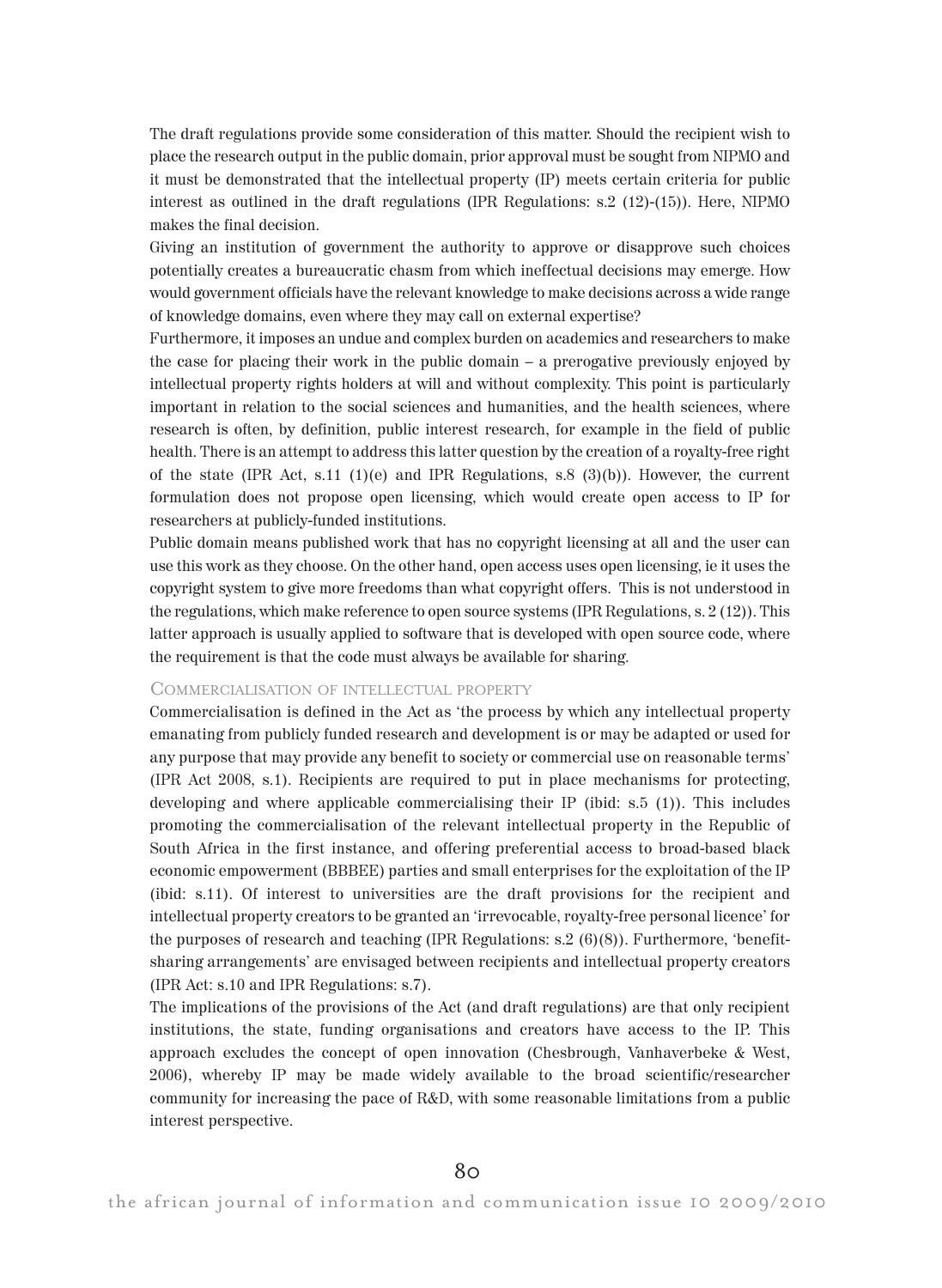Higher education institutions are called on to establish 'technology transfer office(s)' and to develop their capacity to manage, protect and commercialise intellectual property (IPR Act, s.6). In response, the University of Cape Town is amending its intellectual property policies (UCT, no date) to correspond with its obligations under the legislation, and the University of KwaZulu-Natal has established an Intellectual Property & Technology Transfer Office (UKZN, no date). Thus the impact of the Act and regulations is far-reaching and may require the expenditure of significant resources by universities, though the value of such expenditure should be carefully considered given the varying contexts of universities with respect to the volume of potentially commercialisable research.

## DEVELOPMENT CONTEXT

It is important that institutions revising intellectual property approaches and applying the decision-making powers granted under the IPR Act are cognisant of the theories and debates on intellectual property rights and access to knowledge with respect to developing countries such as South Africa. This will enable intelligent approaches to the management of intellectual property rather than mere legislative compliance. Some guidance can be taken from the Geneva Declaration on the Future of WIPO (CP Tech, 2004) signed by many scientists and academics, which highlights critical features of the access to knowledge discourse. The Declaration states that 'humanity faces a global crisis in the governance of knowledge, technology and culture' (ibid: 1). It points to the following, among others, as unfavourable intellectual property-related dispensations faced by developing countries: anti-competitive behaviour on the part of intellectual property rights-holders; barriers to 'follow-on innovation' (derivative works) by authors; and misappropriation of, and limited access to, 'social and public goods' that should be in the public domain (ibid).

In summary, the Declaration argues against a one-size-fits-all approach to intellectual property policy. The points are similar to Teljeur's argument that '[d]eveloping countries can and should have sophisticated intellectual property laws, but care needs to be taken in designing smart laws, ie laws that are firmly grounded in the framework of economic policies, provide appropriate incentives for local innovators' (Teljeur, 2003: 63).

In the recently-published South African research report African Copyright and Access to Knowledge (ACA2K) on the legal landscape impacting access to knowledge in Africa (Schonwetter, Ncube & Chetty, 2009), it is argued that a negative consequence of the IPR Act is that it prohibits the disclosure of research, while under scrutiny by bureaucrats for patentability. It is further contended in the report that this may result in significant delays in local knowledge becoming available, which is an issue of particular concern in respect of neglected diseases and other knowledge fields where local research is critical to development. An alternative approach is presented in the 'Global strategy and plan of action on public health, innovation and intellectual property' adopted by the World Health Assembly in 2008, which proposes

Promoting greater access to knowledge and technology relevant to meet public health needs of developing countries, through promoting public access to the results of government funded research, by strongly encouraging that all investigators funded by governments submit to an open access database an electronic version of their final, peer-reviewed manuscripts  $(WHA (2.4)(b)).$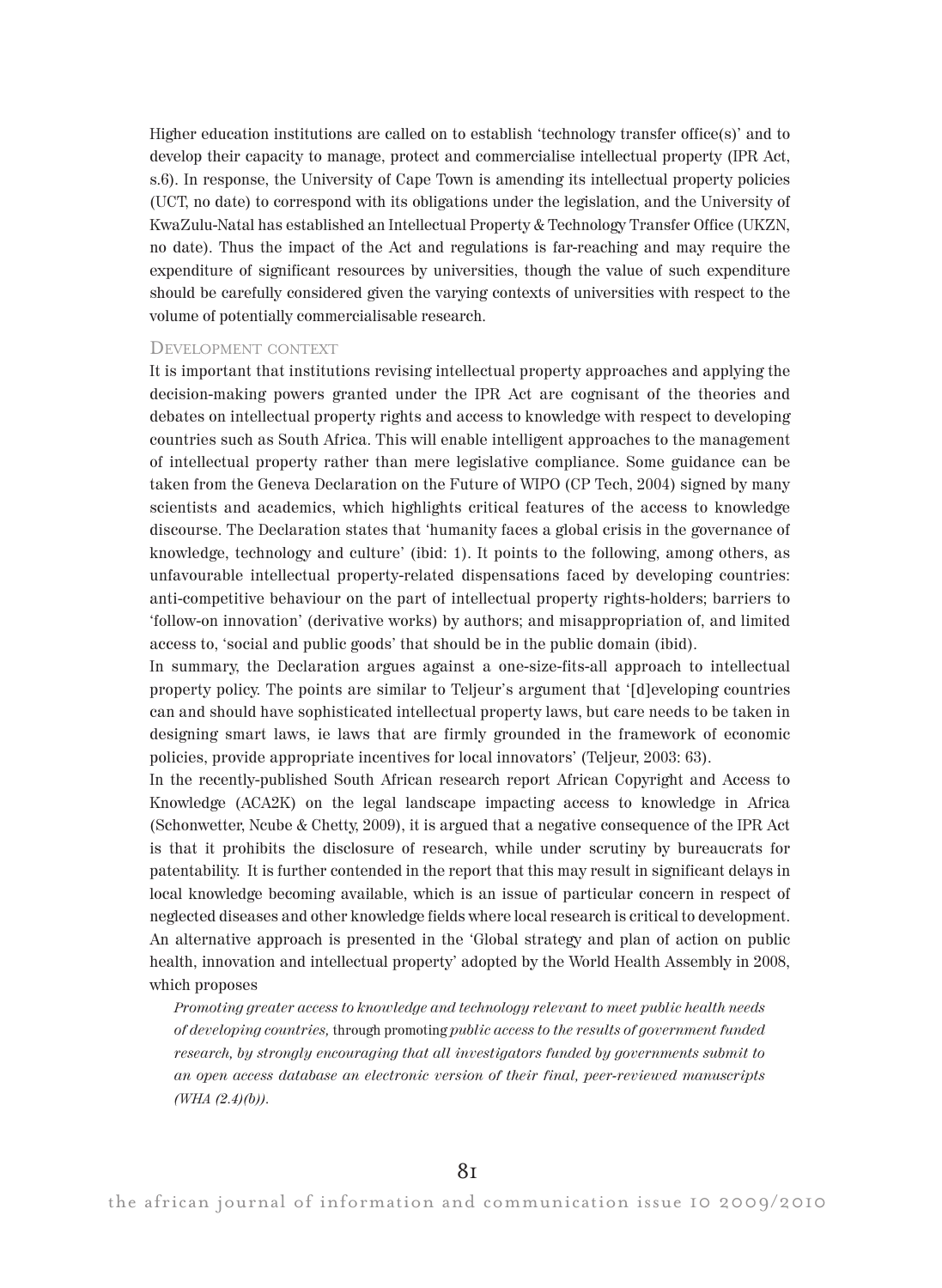The ACA2K report recommends that a provision more conducive to promoting access to knowledge would have been that works resulting from government-funded research were mandated to be in the public domain or, alternatively, publicly available at no charge within a reasonable time frame, perhaps subject to reasonable exceptions (Schonwetter et al, 2009). This is sound advice at a time when electronic publishing opens up the possibilities of getting new knowledge into society within a very short time-span. The Geneva Declaration and the ACA2K Report advocate flexible intellectual property policies and approaches to intellectual property protection as favourable to the economic and development goals of developing countries versus a traditional protectionist intellectual property regime (CPTech, 2004; Schonwetter et al, 2009).

## CONCLUSION

The responsibility on government, and therefore on researchers, to account for the use of public funds clearly requires actions that will encourage research utilisation for public benefit. Careful balancing of the rights of intellectual property owners and the benefits of broadened knowledge dissemination is necessary and called for. However, the Act may fail to support these objectives, on the grounds that it is too restrictive in its formulation of an approach to utilising intellectual property. The approach adopted appears to limit intellectual property rights and the right to commercialise to four groups, namely recipient institutions, the state, other funders and creators. This excludes those individuals or institutions in the broader national system of innovation that may have the capacity to own, protect and develop the research output through transactions with third parties.

If the concern of the policy-makers is to encourage commercialisation, or alternatively the utilisation of research for economic or public benefit, there are many possible alternatives to the approach taken in the IPR Act and Regulations. The current legislation appears to bureaucratise rather than incentivise economic and social returns on the public investment in research. It may ensue that such a policy of bureaucratisation leads to unintended consequences, including a decline in the volume of research conducted, or a decline in the volume of research made available for public benefit.

Finally, there is work to be done to align the law with the intended outcomes and to deliver a practicable, workable set of regulations. Recipients must make their views and insights known to the legislators, or face the prospect of an intellectual property regime that will in time present numerous frustrations to their central roles as producers and disseminators of knowledge. -

#### **REFERENCES**

- Chesbrough, H, Vanhaverbeke, W & West, J (eds.) (2006). Open innovation: Researching a new paradigm, Oxford University Press, Oxford.
- CPTech (2004). Geneva declaration on the future of the World Intellectual Property Organization, Consumer Project on Technology, Washington DC, http://www.cptech.org/ip/wipo/futureofwipodeclaration.pdf, accessed 15 November 2009.
- DST (2009a). Intellectual property rights bill signed into law, press release, 14 January 2009, Department of Science and Technology, Pretoria, http://www.dst.gov.za/media-room/press-releases/intellectual-property-rights-bill-signed-into-law/?searchterm=IPR%20Bill, accessed 15 November 2009.
- DST (2009b). Intellectual property rights from publicly financed research and development regulations (proposed), Notice 379 of 2009, Government Gazette, No. 32120, 9 April 2009, Department of Science and Technology, Pretoria.